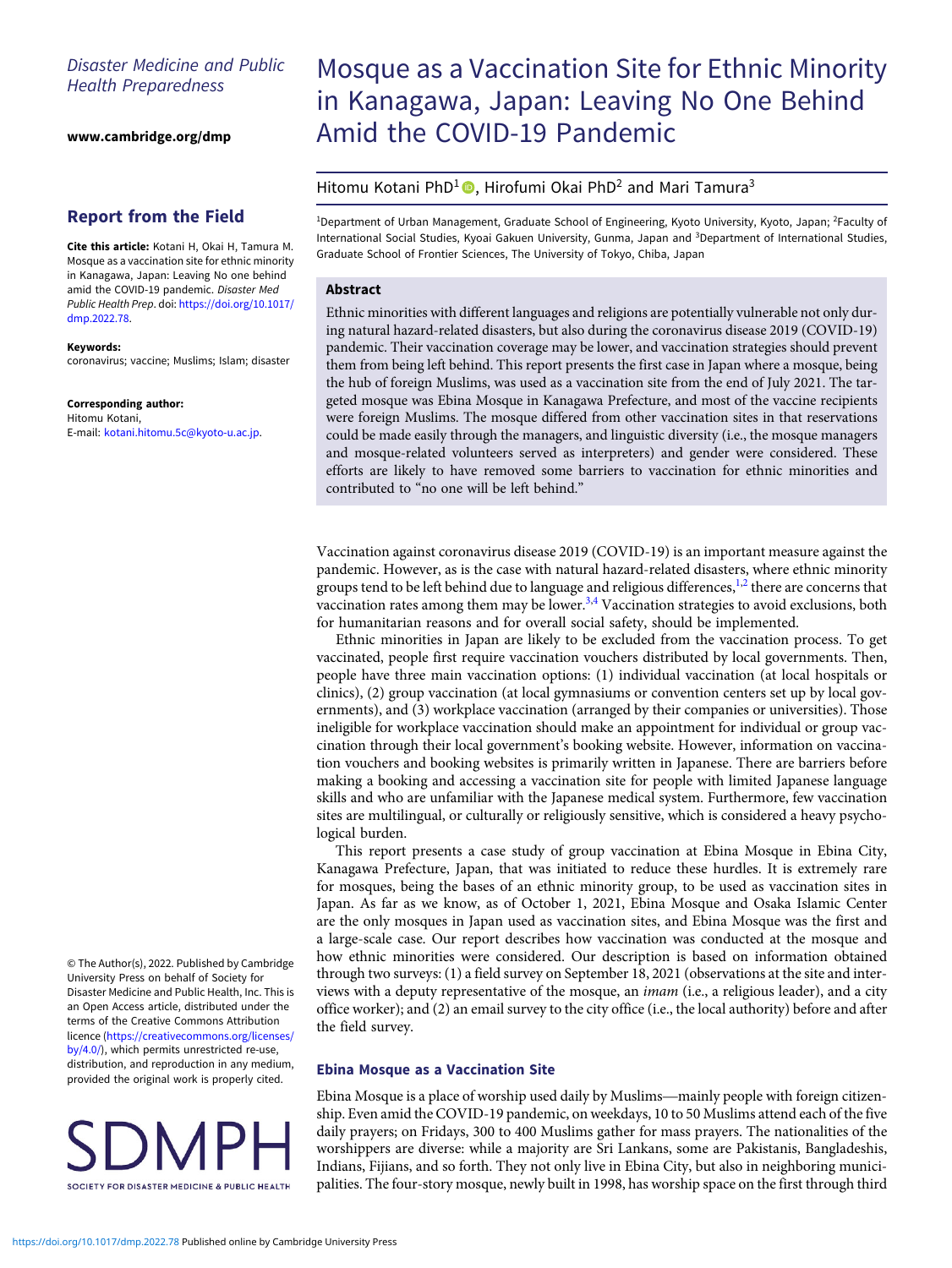floors. It is managed and operated by a Sri Lankan representative, a deputy Pakistani representative, a Sri Lankan imam, and a Pakistani imam. It is one of 19 mosques managed by the religious corporation, Darussalam.[5](#page-2-0)

Vaccination at this mosque started on Saturday, July 31, 2021. The Ebina City Office had three group vaccination sites (i.e., two gymnasiums and one convention center). However, from late June 2021, the City Office planned to use the mosque where foreign residents regularly gathered, as a vaccination site. The City Office intended to combat the inability of people to receive vaccinations due to language barriers, and also to increase the vaccination rate in the region as a whole. After lobbying the mosque, the City Office executed the plan. (The current city mayor was from the area where the mosque was located, and in building the mosque, he mediated between local Muslims and Japanese residents. Such a relationship might have backed this vaccination drive, but future research is required to identify the key factors.)

Vaccinations occurred every Saturday and continued until October 23, 2021. Consequently, approximately 750 people associated with the mosque were vaccinated. The target population was Ebina residents first, but it was expanded to residents of neighboring municipalities. Most of the targeted people were foreign Muslims who regularly used the mosque, but a few Japanese (i.e., wives and children of foreign Muslims) and people of other religions who had a connection to the mosque were also included. Reservations were accepted at the mosque, not through the city's booking website, and were reported to the City Office by the mosque managers. Each week, approximately 100 people were vaccinated for 1.5 h, starting at 2:00 PM, by doctors, nurses, and paramedics entrusted by the City Office. Pfizer vaccines were used, and a 75-m2 room on the second and/or third floor was used as the vaccination site.

On the vaccination day, the reception desk opened at 1:30 PM. The residence card and the certificate of residence of each person with a reservation were checked at the desk. Once checked, people went to the designated vaccination rooms on the second or third floor, which were well ventilated with open windows and an electric fan. They entered the rooms in order and sat down to wait. When approximately 30 people had gathered, a Japanese doctor explained the precautions in Japanese in front of them. After that, doctors walked around and conducted individual medical interviews. Thereafter, nurses and paramedics administered vaccinations to those who had completed the medical interview (Figure 1). After vaccination, the vaccine recipients waited for 15 min for observation. Japanese traditional bedding (a futon) prepared by the mosque was placed at the back of the room in case anyone became unwell. Those whose waiting time had expired left the room. This cycle was repeated until the scheduled number of people for the day was completed.

There were two notable aspects of vaccination at the mosque: multilingual support and gender support. For multilingual support, medical questionnaires in Japanese and English were available. Confirmation and questions about vaccination precautions (i.e., history of anaphylaxis) in Japanese, English, Tamil, Urdu, Sinhalese, and Bengali were also posted at the reception. Furthermore, three or four interpreters conversant in several foreign languages were on standby. They could interpret Japanese into not only English but also Bengali, Tamil, Sinhala, and other languages. The interpreters were all volunteers from among the daily worshippers as well as the mosque representative and imams. They interpreted beside the doctors during the initial group explanations and the individual medical interviews. Additionally, vaccine



Figure 1. People receiving vaccinations on the third floor of Ebina Mosque (doctors, nurses, and paramedics wore scrimmage vests).

recipients were given stickers to wear, naming the language in which they were fluent (Japanese, English, Sinhalese, Tamil, and so on), enabling Japanese staff to easily determine the appropriate interpreter required by the recipients.

Support regarding gender was based on the fact that most of the vaccine recipients were Muslims. Measures were taken to avoid females sharing the same space with males. Specifically, the vaccination rooms were separated for women and men (i.e., women on the second floor and men on the third floor), or if they shared the same room, the women's space was separated by a curtain. Female nurses administered vaccinations to female recipients.

#### **Discussion**

This study reported the first case in Japan where a mosque regularly used by foreigners was used as a group vaccination site for the COVID-19 vaccine. The foreigners were familiar with the mosque, they could make an appointment through those they had a relationship with, and they could receive multilingual and genderrelated support on site. These facts are likely to have enabled the following: (1) an increase in their motivation to get vaccinated and (2) closing the intention-behavioral gap through increasing accessibility, availability, and convenience. $3,6$  From these perspectives, Ebina Mosque as a vaccination site probably promoted the vaccination of ethnic minorities, so that they were not left behind. It is estimated that there are approximately 180,000 foreign Muslims in Japan as of 2018,<sup>[7](#page-2-0)</sup> being overwhelmingly small compared with Japan's total population (i.e., approximately 130 million). As of 2017, there are approximately 100 mosques in Japan, operated mainly by foreign Muslims.<sup>[5](#page-2-0)</sup> This case study recommends that vaccination strategies should take advantage of their community bases or networks $8$  in a Muslim-minority society.

Additionally, mosques in Japan are beginning to be known for approaching not only Japanese but also foreign residents with specific needs, providing appropriate support during the COVID-19 crisis<sup>[9](#page-2-0)</sup> and natural hazard-related disasters (e.g., earthquakes).<sup>[10](#page-2-0)-[13](#page-2-0)</sup> The government and health-care sectors should be encouraged to work closely with mosques to realize disaster management plans that avoid exclusions.

Globally, other countries and regions experience similar issues. Religious or faith-based organizations are also expected to work